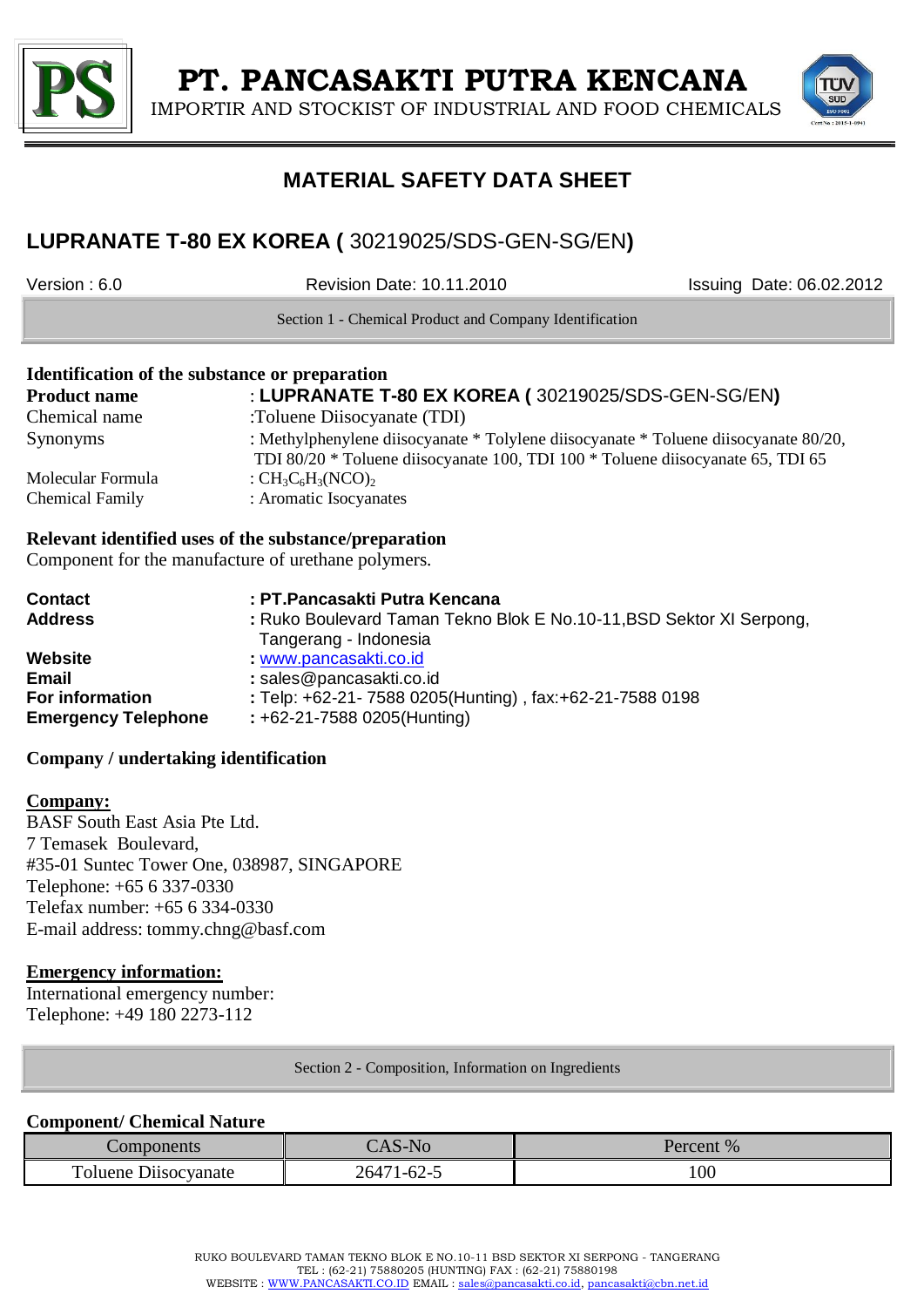

IMPORTIR AND STOCKIST OF INDUSTRIAL AND FOOD CHEMICALS



Section 3 - Hazards Identification

**Classification of the substance and mixture: Acute toxicity:** Cat. 1 (Inhalation - vapour) **Carcinogenicity:** Cat. 2 **Serious eye damage/eye irritation:** Cat. 2 **Skin corrosion/irritation:** Cat. 2 **Specific target organ toxicity following single exposure:** Cat. 3 (irritating to respiratory system) **Respiratory sensitizer:** Cat. 1 **Skin sensitizer:** Cat. 1 **Chronic hazards to the aquatic environment:** Cat. 3 **Acute hazards to the aquatic environment:** Cat. 3

## **Label elements and precautionary statement:**

Pictogram:



Signal word: Danger

## **Hazard Statement:**

Suspected of causing cancer. Fatal if inhaled. Causes serious eye irritation. May cause respiratory irritation. Causes skin irritation. May cause allergy or asthma symptoms or breathing difficulties if inhaled. May cause an allergic skin reaction. Harmful to aquatic life. Harmful to aquatic life with long lasting effects.

## **Precautionary Statements (Prevention):**

Avoid release to the environment. Wear protective gloves/protective clothing/eye protection/face protection. Wear respiratory protection.

## **Precautionary Statements (Response):**

IF exposed or concerned: Get medical advice/attention.

## **Precautionary Statements (Storage):**

Store in a well-ventilated place. Keep container tightly closed.

## **Precautionary Statements (Disposal):**

Dispose of contents/container to hazardous or special waste collection point.

Contains isocyanates. See information supplied by the manufacturer.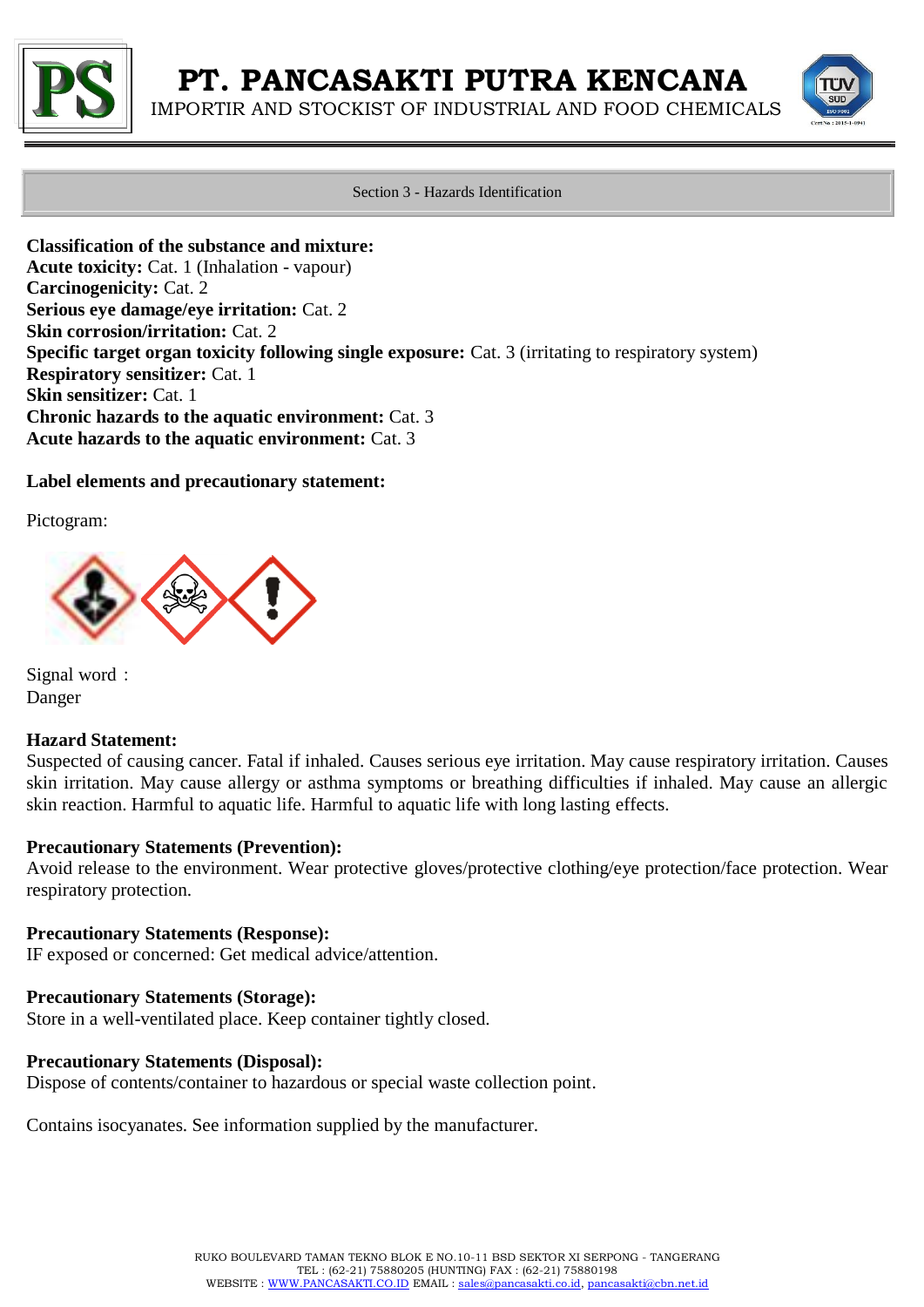

IMPORTIR AND STOCKIST OF INDUSTRIAL AND FOOD CHEMICALS



#### Section 4 - First Aid Measures

## **General advice:**

Immediately remove contaminated clothing.

#### **If inhaled:**

Keep patient calm, remove to fresh air, seek medical attention.

## **On skin contact:**

After contact with skin, wash immediately with plenty of water. Consult a doctor if skin irritation persists.

#### **On contact with eyes:**

Immediately wash affected eyes for at least 15 minutes under running water with eyelids held open, consult an eye specialist.

#### **On ingestion:**

Immediately rinse mouth and then drink plenty of water, do not induce vomiting, seek medical .

## **Note to physician:**

Hazards: Symptoms can appear later. Treatment: Treat according to symptoms (decontamination, vital functions), no known specific antidote, administer corticosteroid dose aerosol to prevent pulmonary odema.

Section 5 - Firefighting Measures

## **Suitable extinguishing media:**

dry powder, carbon dioxide, alcohol-resistant foam, water spray

#### **Specific hazards:**

carbon monoxide, carbon dioxide, hydrogen cyanide, nitrogen oxides, isocyanate The substances/groups of substances mentioned can be released in case of fire.

#### **Special protective equipment:**

Wear self-contained breathing apparatus and chemical-protective clothing.

## **Further information:**

Keep containers cool by spraying with water if exposed to fire. Dispose of fire debris and contaminated extinguishing water in accordance with official regulations.

Section 6 - Accidental Release Measures

#### **Personal precautions:**

Use personal protective clothing. Use breathing apparatus if exposed to vapours/dust/aerosol. Ensure adequate ventilation.

#### **Environmental precautions:**

Do not empty into drains. Do not discharge into the subsoil/soil.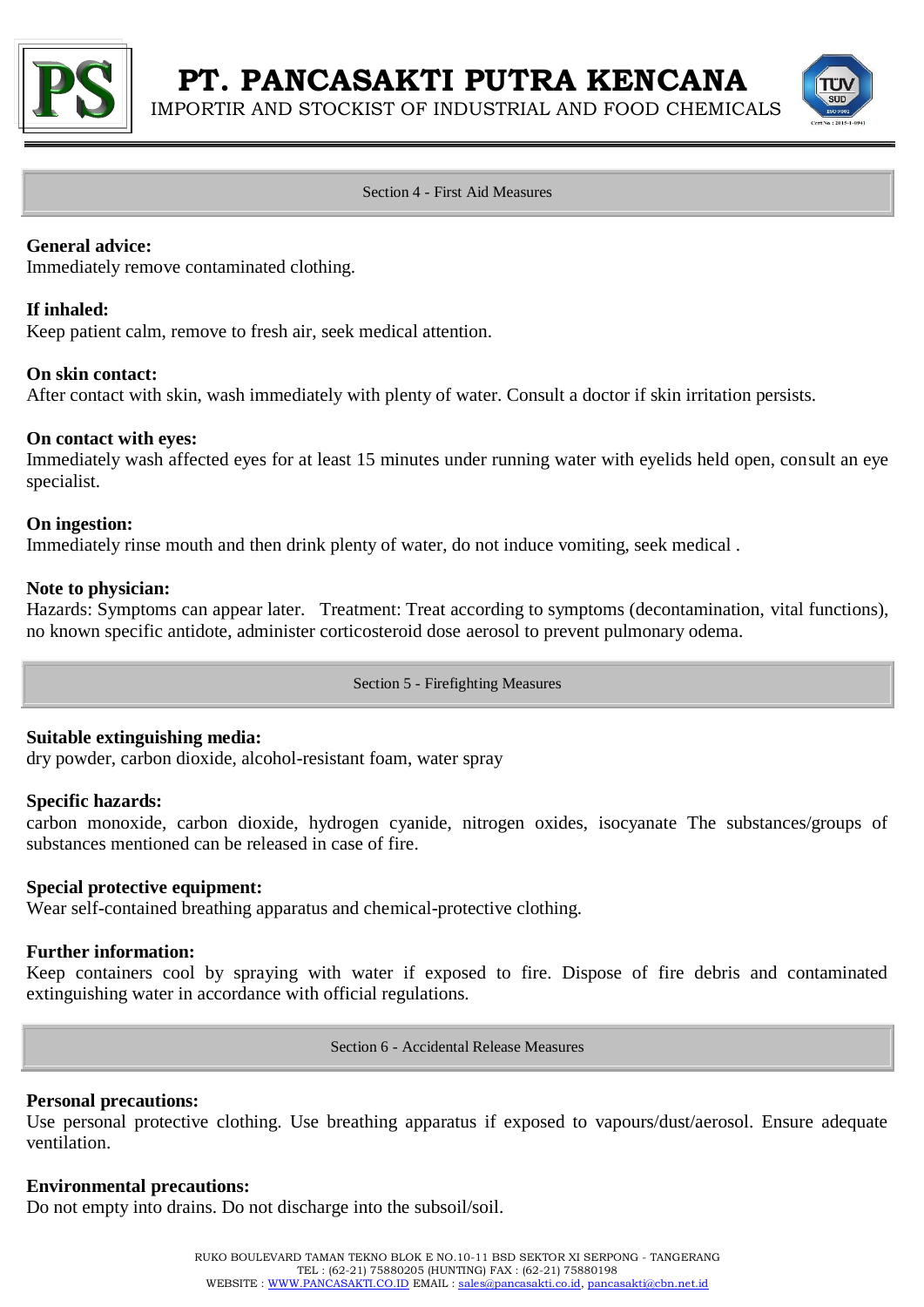



## **Methods for cleaning up or taking up:**

For large amounts: Pump off product.

For residues: Pick up with suitable absorbent material. Dispose of absorbed material in accordance with regulations.

Neutralize with a solution of 5 - 10 % Sodium carbonate, 0,2 - 2 % detergents and 90 - 95 % water.

Section 7 - Handling and Storage

## **Handling**

Provide suitable exhaust ventilation at the processing machines. Ensure thorough ventilation of stores and work areas. Avoid aerosol formation. When handling heated product, vapours of the product should be ventilated, and respiratory protection used. Wear respiratory protection when spraying. Danger of bursting when sealed gastight. Protect against moisture. Products freshly manufactured from isocyanates can contain incompletely reacted isocyanates and other dangerous substances.

## **Storage**

Keep away from water. Segregate from foods and animal feeds. Segregate from acids and bases. Suitable materials for containers: carbon steel (iron), High density polyethylene (HDPE), Low density polyethylene (LDPE), tin (tinplate), Stainless steel 1.4301 (V2) Unsuitable materials for containers: paper, board

Further information on storage conditions: Keep container tightly closed in a cool, well-ventilated place. Protect against moisture. Formation of CO2 and build up of pressure possible. Danger of bursting when sealed gastight.

## **Storage stability:**

Protect against moisture. If moisture enters isocyanate containers, CO2 forms and pressure builds up.

Section 8 - Exposure Controls, Personal Protection

## **Components with workplace control parameters**

toluene-2,6-diisocyanate, 91-08-7;

TWA value 0.005 ppm (ACGIHTLV) STEL value 0.02 ppm (ACGIHTLV)

4-methyl-m-phenylene diisocyanate, 584-84-9; TWA value 0.005 ppm (ACGIHTLV) STEL value 0.02 ppm (ACGIHTLV) TWA value 0.036 mg/m3 ; 0.005 ppm (OEL (SG)) STEL value  $0.14 \text{ mg/m}3$ ;  $0.02 \text{ ppm}$  (OEL (SG))

## **Personal protective equipment**

## **Respiratory protection:**

Respiratory protection in case of vapour/aerosol release. Gas filter for gases/vapours of organic compounds (boiling point >65 °C, e. g. EN 14387 Type A) Particle filter with high efficiency for solid and liquid particles (e.g. EN 143 or 149, Type P3 or FFP3).

Suitable respiratory protection for higher concentrations or long-term effect: Self-contained breathing apparatus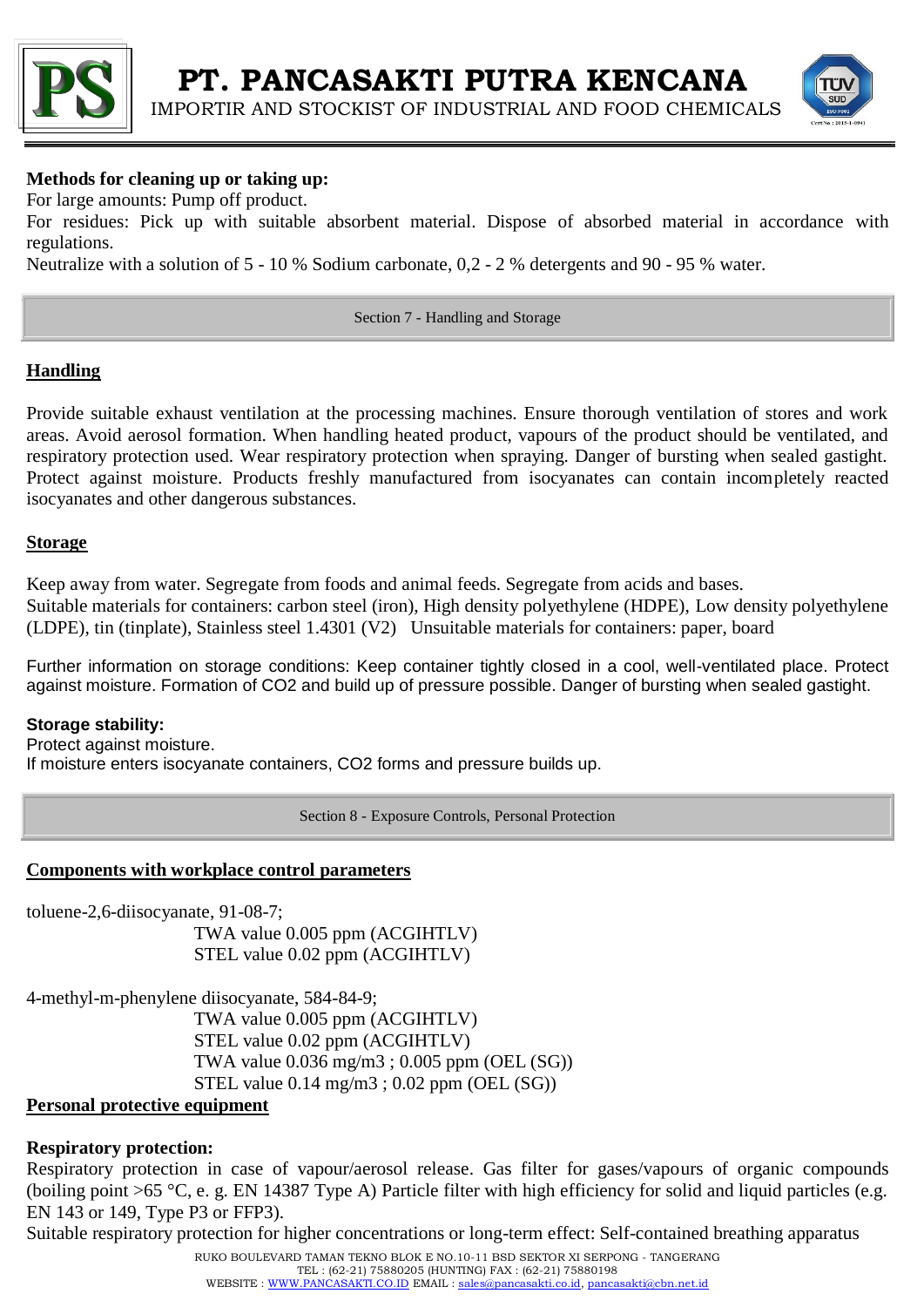



## **Hand protection:**

Chemical resistant protective gloves (EN 374) Suitable materials also with prolonged, direct contact (Recommended: Protective index 6, corresponding > 480 minutes of permeation time according to EN 374): nitrile rubber (NBR) - 0.4 mm coating thickness butyl rubber (butyl) - 0.7 mm coating thickness chloroprene rubber (CR) - 0.5 mm coating thickness Unsuitable materials polyvinylchloride (PVC) - 0.7 mm coating thickness Polyethylene-Laminate (PE laminate) - ca. 0.1 mm coating thickness

## **Eye protection:**

Safety glasses with side-shields (frame goggles) (e.g. EN 166)

## **Body protection:**

safety shoes (e.g. according to EN 20346)

## **General safety and hygiene measures:**

Do not breathe vapour/spray. With products freshly manufactured from isocyanates body protection and chemical resistant protective gloves is recommended. Wearing of closed work clothing is required additionally to the stated personal protection equipment. Keep away from food, drink andanimal feeding stuffs. No eating, drinking, smoking or tobacco use at the place of work. Take off immediately all contaminated clothing. Hands and/or face should be washed before breaks and at the end of the shift. At the end of the shift the skin should be cleaned and skin-care agents applied.

|                                                                                                                                                                                                      | Section 9 - Physical and Chemical Properties                                                                                                                                                            |
|------------------------------------------------------------------------------------------------------------------------------------------------------------------------------------------------------|---------------------------------------------------------------------------------------------------------------------------------------------------------------------------------------------------------|
| Form                                                                                                                                                                                                 | : liquid                                                                                                                                                                                                |
| <b>Colour</b>                                                                                                                                                                                        | : colourless to yellowish                                                                                                                                                                               |
| <b>Odour</b>                                                                                                                                                                                         | : characteristic, pungent                                                                                                                                                                               |
| <b>Odour threshold</b>                                                                                                                                                                               | : not applicable                                                                                                                                                                                        |
| pH value                                                                                                                                                                                             | : not applicable                                                                                                                                                                                        |
| <b>Melting point</b>                                                                                                                                                                                 | : 10 - 14 $^{\circ}$ C                                                                                                                                                                                  |
| <b>Boiling point</b>                                                                                                                                                                                 | : approx. 250 $^{\circ}$ C (1,013 hPa)                                                                                                                                                                  |
| <b>Flash point</b>                                                                                                                                                                                   | : approx. $131 °C$                                                                                                                                                                                      |
| <b>Flammability (solid/gas)</b>                                                                                                                                                                      | : not applicable                                                                                                                                                                                        |
| <b>Lower explosion limit</b>                                                                                                                                                                         | $: 0.9 %$ (V)                                                                                                                                                                                           |
| <b>Upper explosion limit</b>                                                                                                                                                                         | : $9.5 \%$ (V)                                                                                                                                                                                          |
| Ignition temperature                                                                                                                                                                                 | $:$ > 600 °C                                                                                                                                                                                            |
| <b>Thermal decomposition</b>                                                                                                                                                                         | :230 °C                                                                                                                                                                                                 |
| Vapour pressure<br><b>Density</b><br><b>Relative density</b><br>Solubility in water<br>Partitioning coefficient n-octanol/water (log Pow): not applicable<br>Viscosity, dynamic<br><b>Molar mass</b> | : 1.4 Pa (20 °C) 2.3 Pa (25 °C) 19 Pa (50 °C)<br>: 1.22 g/cm3 $(25 °C)$ (DIN 51757)<br>: 1.22 (20 °C)<br>: Hydrolyzes to form water-insoluble compounds.<br>: $3 - 6$ mPa.s (25 °C)<br>: $174.16$ g/mol |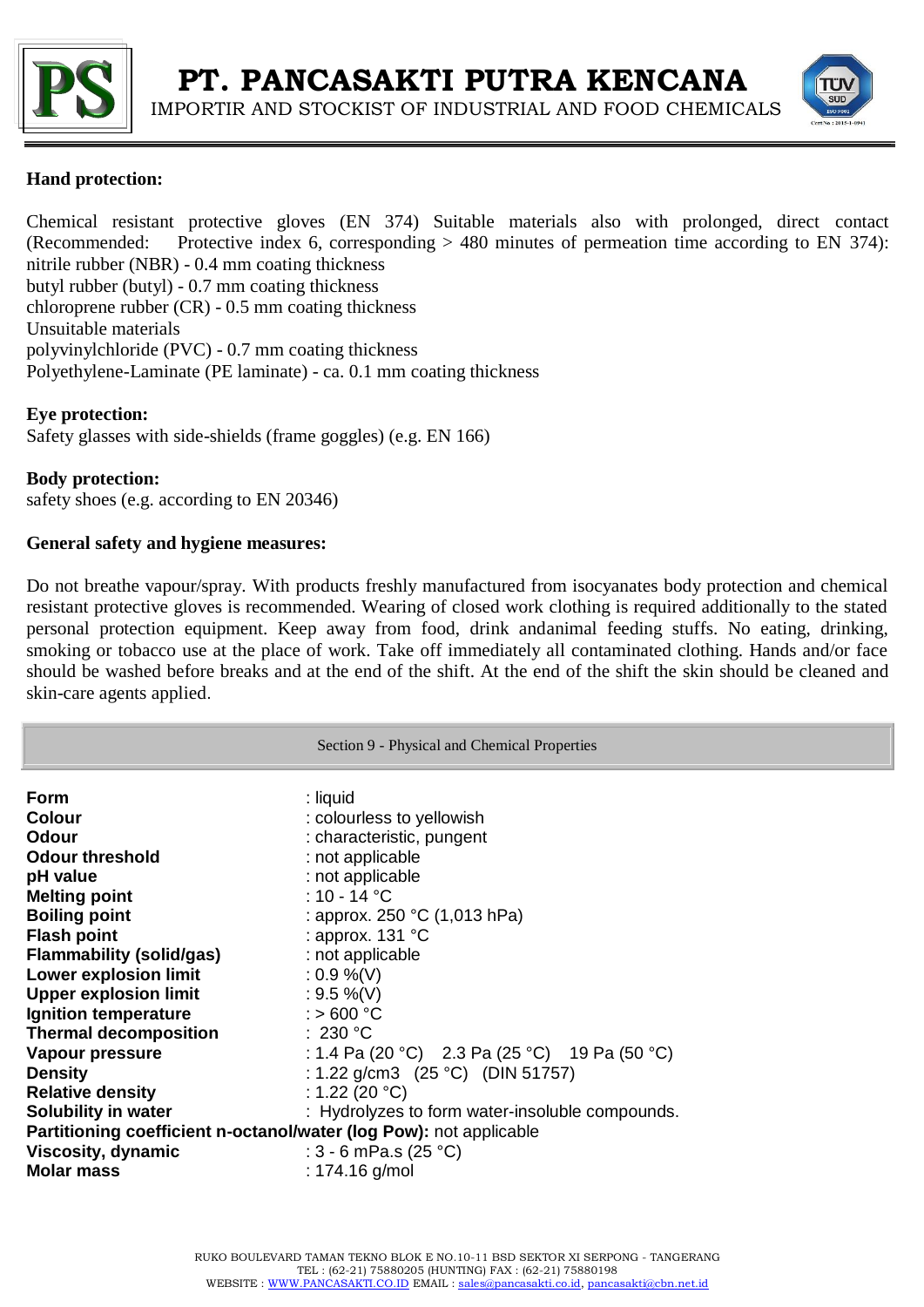

IMPORTIR AND STOCKIST OF INDUSTRIAL AND FOOD CHEMICALS



#### Section 10 - Stability and Reactivity

## **Conditions to avoid:**

**Temperature:** < 15 °C

Avoid moisture.

**Thermal decomposition:** 230 °C

#### **Substances to avoid:**

copper, zinc, tin, acids, alcohols, amines, water, Alkalines, copper alloys, aluminum compounds, strong oxidizing agents

**Corrosion to metals:** No corrosive effect on metal.

## **Hazardous reactions:**

Reacts with water, with formation of carbon dioxide. Risk of bursting. Reacts with substances which contain active hydrogen.

No hazardous decomposition products if stored and handled as prescribed/indicated.

Section 11 - Toxicological Information

## **Acute toxicity**

Assessment of acute toxicity:

Of very high toxicity after short-term inhalation. Of low toxicity after single ingestion. Virtually nontoxic after a single skin contact.

Experimental/calculated data: LD50 rat (oral): 4,130 mg/kg (OECD Guideline 401) LC50 rat (by inhalation): 0.48 mg/l 1 h (OECD Guideline 403) The vapour was tested. LD50 rabbit (dermal): > 9,400 mg/kg (OECD Guideline 402)

## **Irritation**

Assessment of irritating effects: Irritating to eyes, respiratory system and skin. Experimental/calculated data: Skin corrosion/irritation rabbit: Irritant. Serious eye damage/irritation rabbit: Irritant. (Draize test)

## **Respiratory/Skin sensitization**

Assessment of sensitization:

The substance may cause sensitization of the respiratory tract. Sensitization after skin contact possible. Studies in animals suggest that dermal exposure may lead to pulmonary sensitization. However, the relevance of this result for humans is unclear.

Experimental/calculated data: Mouse Local Lymph Node Assay (LLNA) mouse: skin sensitizing (OECD Guideline 429)

## **Germ cell mutagenicity**

Assessment of mutagenicity:

The substance was mutagenic in various test systems with bacterias and cell cultures; however, these results could not be confirmed in tests with mammals.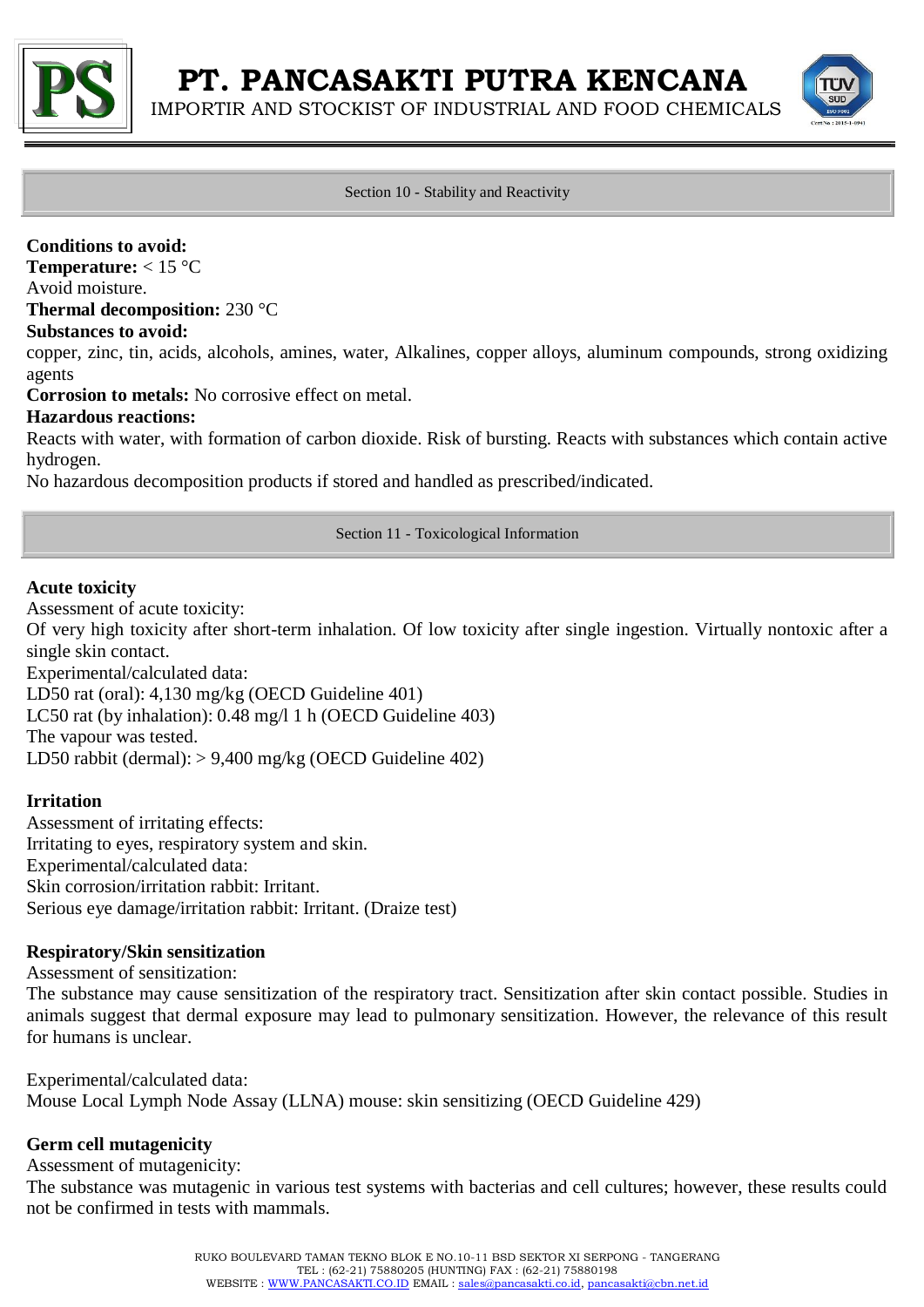



## **Carcinogenicity**

Assessment of carcinogenicity:

Indication of possible carcinogenic effect in animal tests. A clear indication of an increased risk of cancer in humans has so far not been shown. In long-term studies, a carcinogenic effect was observed when the substance was given orally to laboratory animals(gavage). Not carcinogenic in laboratory animals after long-term inhalation exposures.

## **Reproductive toxicity**

Assessment of reproduction toxicity: The results of animal studies gave no indication of a fertility impairing effect.

## **Developmental toxicity**

Assessment of teratogenicity: No indications of a developmental toxic / teratogenic effect were seen in animal studies.

## **Specific target organ toxicity (single exposure):**

Assessment of STOT single: Causes temporary irritation of the respiratory tract.

## **Repeated dose toxicity and Specific target organ toxicity (repeated exposure)**

Assessment of repeated dose toxicity:

The substance may cause damage to the lung even after repeated inhalation of low doses, as shown in animal studies. The substance may cause damage to the upper respiratory tract even after repeated inhalation, as shown in animal studies.

## **Aspiration hazard**

No aspiration hazard expected.

Section 12 - Ecological Information

## **Ecotoxicity**

Assessment of aquatic toxicity:

Acutely harmful for aquatic organisms. The inhibition of the degradation activity of activated sludge is not anticipated when introduced to biological treatment plants in appropriate low concentrations. The product may hydrolyse. The test result maybe partially due to degradation products.

Toxicity to fish: LC50 (96 h) 133 mg/l, Oncorhynchus mykiss (OECD Guideline 203, static)

Aquatic invertebrates: EC50 (48 h) 12.5 mg/l, Daphnia magna (OECD Guideline 202, part 1, static) The details of the toxic effect relate to the nominal concentration.

Aquatic plants:

EC50 (96 h) 3,230 mg/l (growth rate), Skeletonema costatum (OECD Guideline 201, static) The details of the toxic effect relate to the nominal concentration. (96 h) 4,300 mg/l (growth rate), Chlorella vulgaris (OECD Guideline 201, static)

The details of the toxic effect relate to the nominal concentration.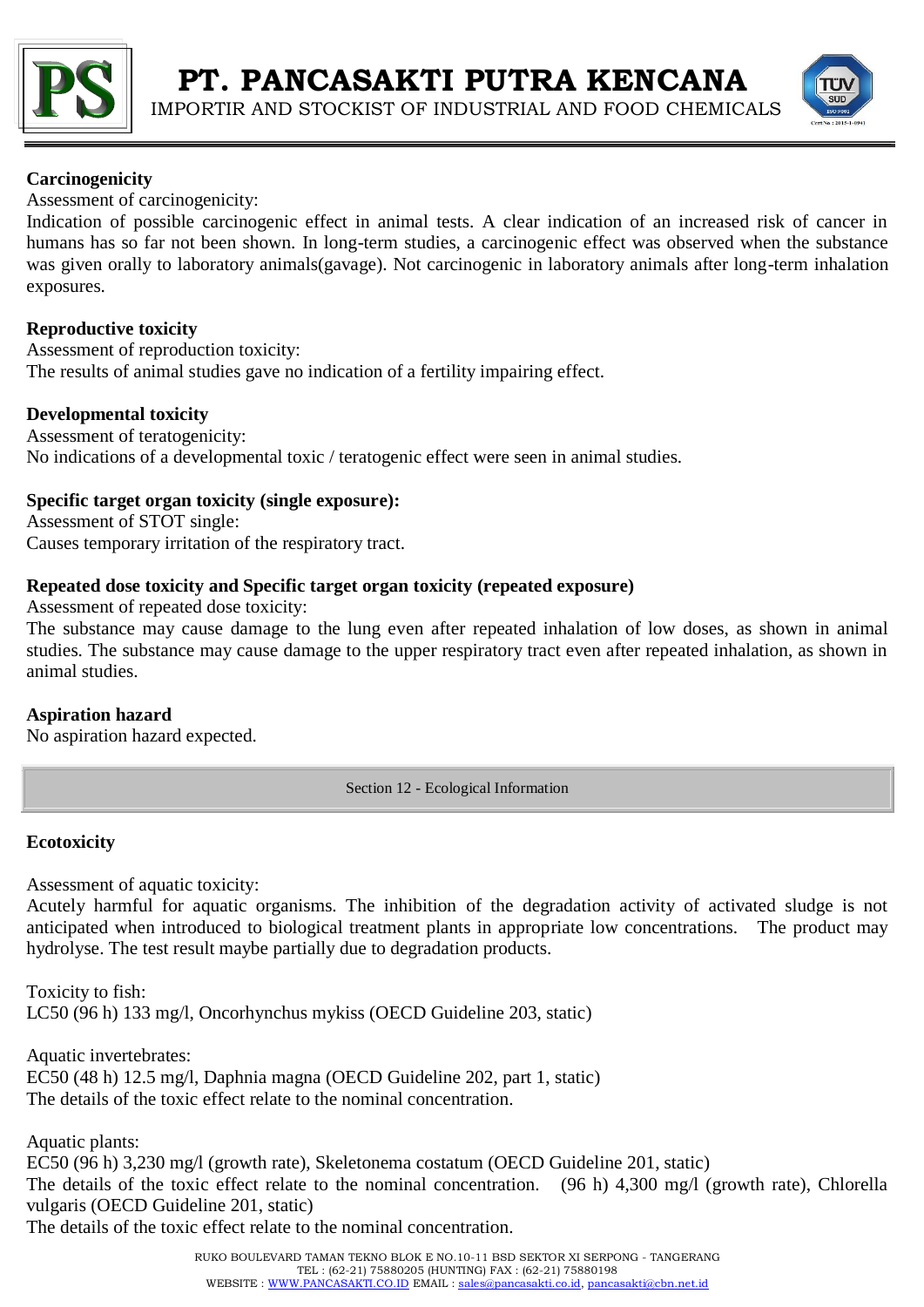



Microorganisms/Effect on activated sludge: EC50  $(3 h) > 100$  mg/l, activated sludge (OECD Guideline 209, aquatic)

Chronic toxicity to aquatic invertebrates:

No observed effect concentration (21 d), 1.1 mg/l, Daphnia magna (OECD Guideline 211, static) The details of the toxic effect relate to the nominal concentration.

Soil living organisms: LC50 (14 d) > 1,000 mg/kg, Eisenia foeti da (OECD Guideline 207, artificial soil)

Terrestrial plants: No observed effect concentration (14 d), Avena sativa (OECD Guideline 208) No observed effect concentration (14 d), Lactuca sativa (OECD Guideline 208)

## **Mobility**

Assessment transport between environmental compartments: Due to the product characteristics the test is impossible.

## **Persistence and degradability**

Elimination information: 0 % BOD of the ThOD (28 d) (OECD Guideline 302 C) (aerobic, activated sludge, domestic, non-adapted) Poorly biodegradable. Assessment of stability in water: In contact with water the substance will hydrolyse rapidly.

## **Bioaccumulation potential**

Assessment bioaccumulation potential: Accumulation in organisms is not to be expected.The product has not been tested. The statement has been derived from the properties of the hydrolysis products.

## **Other adverse effects**

Adsorbable organically-bound halogen (AOX): This product contains no organically-bound halogen.

## **Additional information**

Other ecotoxicological advice: Do not release untreated into natural waters. Do not allow to enter soil, waterways or waste water channels.

Section 13 - Disposal Considerations

Incinerate in suitable incineration plant, observing local authority regulations. Dispose of isocyanate waste in dry containers and never mix together with other wastes (reaction, dangerous pressure build up).

Contaminated packaging:

Contaminated packaging should be emptied as far as possible; then it can be passed on for recycling after being thoroughly cleaned.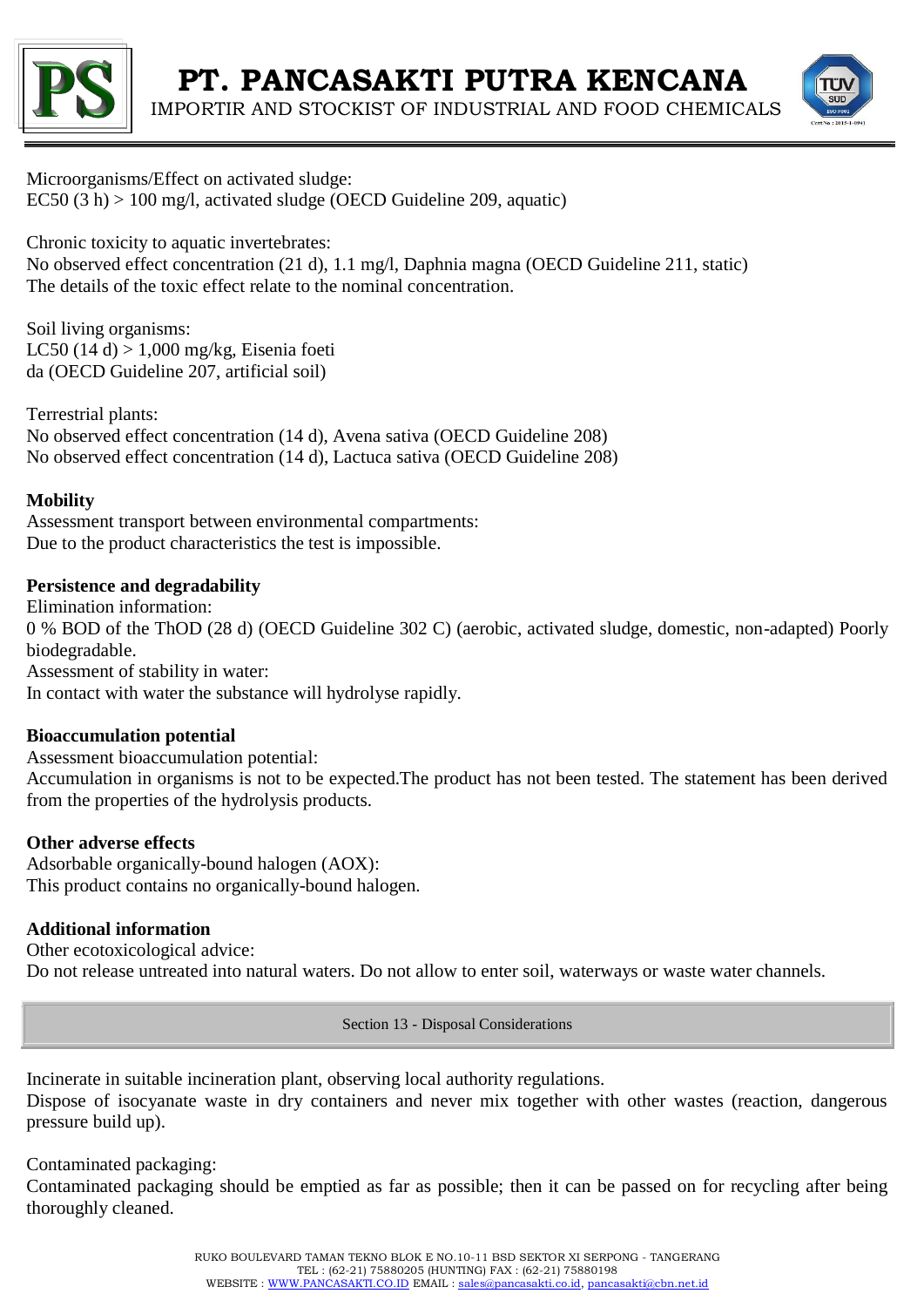

IMPORTIR AND STOCKIST OF INDUSTRIAL AND FOOD CHEMICALS



Section 14 - Transport Information

| <b>Domestic transport:</b>                 |                             |
|--------------------------------------------|-----------------------------|
| Hazard class:                              | 6.1<br>Ш                    |
| Packing group:<br>ID number:               | <b>UN 2078</b>              |
| Hazard label:                              | 6.1                         |
| Proper shipping name:                      | <b>TOLUENE DIISOCYANATE</b> |
| Sea transport                              |                             |
| <b>IMDG</b>                                |                             |
| Hazard class:                              | 6.1                         |
| Packing group:                             | $\mathbf{I}$                |
| ID number:                                 | <b>UN 2078</b>              |
| Hazard label:                              | 6.1<br><b>NO</b>            |
| Marine pollutant:<br>Proper shipping name: | <b>TOLUENE DIISOCYANATE</b> |
| Air transport                              |                             |
| <b>IATA/ICAO</b>                           |                             |
| Hazard class:                              | 6.1                         |
| Packing group:                             | $\mathbf{I}$                |
| ID number:                                 | <b>UN 2078</b>              |
| Hazard label:                              | 6.1                         |
| Proper shipping name:                      | <b>TOLUENE DIISOCYANATE</b> |

Section 15 - Regulatory Information

## **Regulations of the European union (Labelling)**

EC-Number: 247-722-4

Council Directive 67/548/EEC of 27 June 1967 onthe approximation of laws, regulations and administrative provisions relating to the classification, packaging and labelling of dangerous substances:

| Hazard symbol(s)   |                                                                                                  |
|--------------------|--------------------------------------------------------------------------------------------------|
| $T+$               | Very toxic                                                                                       |
| $R$ -phrase $(s)$  |                                                                                                  |
| R <sub>26</sub>    | Very toxic by inhalation.                                                                        |
| R36/37/38          | Irritating to eyes, respiratory system and skin.                                                 |
| R42/43             | May cause sensitization by inhalation and skin contact.                                          |
| R52/53             | Harmful to aquatic organisms, may cause long-term adverse effects in the aquatic<br>environment. |
| R40                | Limited evidence of a carcinogenic effect.                                                       |
| $S$ -phrase $(s)$  |                                                                                                  |
| S <sub>2</sub> 3.5 | Do not breathe vapour.                                                                           |
| S36/37             | Wear suitable protective clothing and gloves.                                                    |
| S45                | In case of accident or if you feel unwell, seek medical advice immediately                       |
|                    | (show the label where possible).                                                                 |
| S <sub>61</sub>    | Avoid release to the environment. Refer to special instructions/safety data sheets.              |
|                    | RUKO BOULEVARD TAMAN TEKNO BLOK E NO.10-11 BSD SEKTOR XI SERPONG - TANGERANG                     |